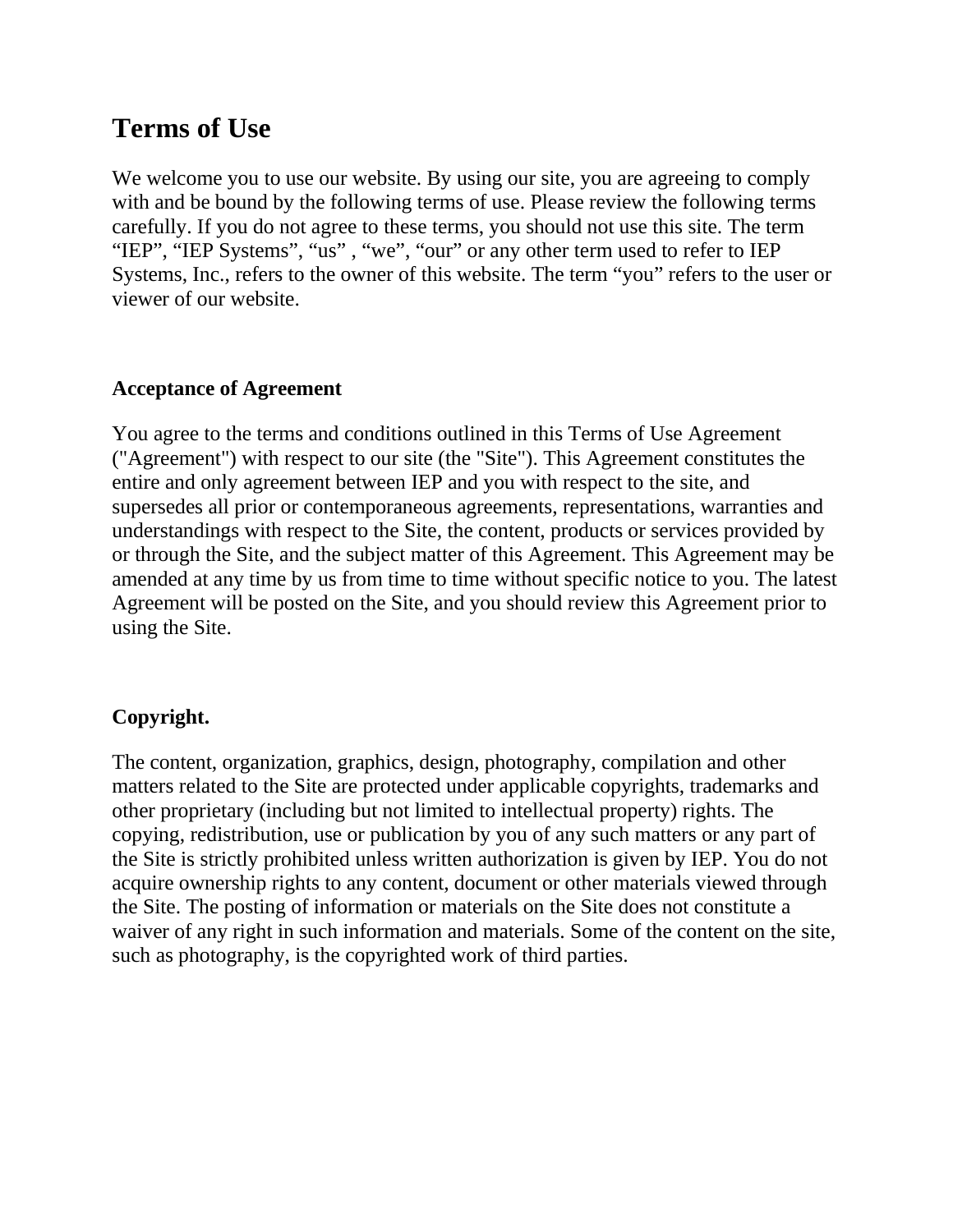#### **Limited License; Permitted Uses.**

You are granted a non-exclusive, non-transferable, revocable license (a) to access and use the Site strictly in accordance with this Agreement; (b) to use the Site solely for internal, personal, non-commercial purposes; and (c) to download or print out discrete information from the Site solely for internal, personal, non-commercial purposes and provided that you abide by and maintain all copyright and other policies contained therein. No print out or electronic version of any part of the Site or its contents may be used by you in any litigation or arbitration matter whatsoever under any circumstances.

### **Restrictions and Prohibitions on Use.**

Your license for access and use of the Site and any information, materials or documents (collectively defined as "Content and Materials") therein are subject to the following restrictions and prohibitions on use: You may not (a) copy, print (except for the express limited purpose abovementioned), republish, display, distribute, transmit, sell, rent, lease, loan or otherwise make available in any form or by any means all or any portion of the Site or any Content and Materials retrieved therefrom; (b) use the Site or any materials obtained from the Site to develop, of as a component of, any information, storage and retrieval system, database, information base, or similar resource (in any media now existing or hereafter developed), that is offered for commercial distribution of any kind, including through sale, license, lease, rental, subscription, or any other commercial distribution mechanism; (c) create compilations or derivative works of any Content and Materials from the Site; (d) use any Content and Materials from the Site in any manner that may infringe any copyright, intellectual property right, proprietary right, or property right of us or any third parties; (e) remove, change or obscure any copyright notice or other proprietary notice or terms of use contained in the Site; (f) make any portion of the Site available through any service bureau, the Internet or any other technology now existing or developed in the future; (g) remove, de-compile, disassemble or reverse engineer any Site software or use any network monitoring or discovery software to determine the Site architecture; (h) use any automatic or manual process to harvest information from the Site; (i) use the Site for the purpose of gathering information for or transmitting (1) unsolicited commercial email; (2) email that makes use of headers, invalid or nonexistent domain names, or other means of deceptive addressing; and (3) unsolicited telephone calls or facsimile transmissions; (j) use the Site in a manner that violates any state or federal law regulating email, facsimile transmissions or telephone solicitations; and (k) export or re-export the Site or any portion thereof, or any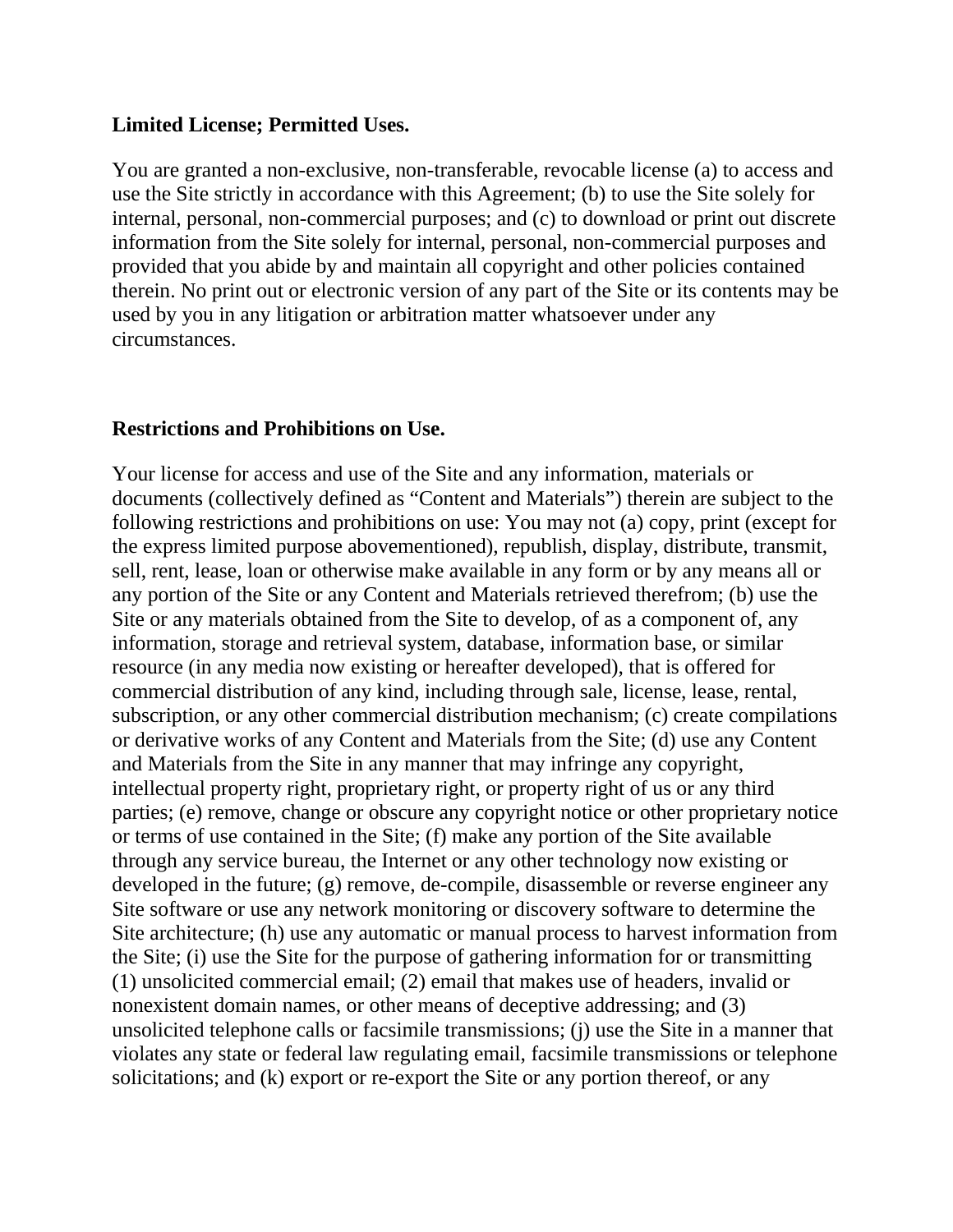software available on or through the Site, in violation of the export control laws or regulations of the United States.

## **Linking to the Site.**

You may provide links to the Site, provided (a) that you do not remove or obscure, by framing or otherwise, advertisements, the copyright notice, or other notices on the Site, (b) your site does not engage in illegal or pornographic activities, and (c) you discontinue providing links to the Site immediately upon request by IEP.

### **Errors, Corrections and Changes.**

We do not represent or warrant that the Site will be error-free, free of viruses or other harmful components, or that defects will be corrected. We do not represent or warrant that the information available on or through the Site will be correct, accurate, timely or otherwise reliable. We may make changes to the features, functionality or content of the Site at any time. We reserve the right in our sole discretion to edit or delete any documents, information or other content appearing on the Site.

### **Nontransferable.**

Your right to use the Site is not transferable or assignable. Any password or right given to you to obtain information or documents is not transferable or assignable.

### **Disclaimer.**

The information, content and documents from or through the site are provided "as-is," "as available," with "all faults", and all warranties, express or implied, are disclaimed (including but not limited to the disclaimer of any implied warranties of merchantability and fitness for a particular purpose). The information and services may contain bugs, errors, problems or other limitations. We have no liability whatsoever for your use of any information or service. In particular, but not as a limitation thereof, we are not liable for any indirect, special, incidental, consequential or punitive damages (including damages for loss of business, loss of profits, litigation, or the like), whether based on breach of contract, breach of warranty, tort (including